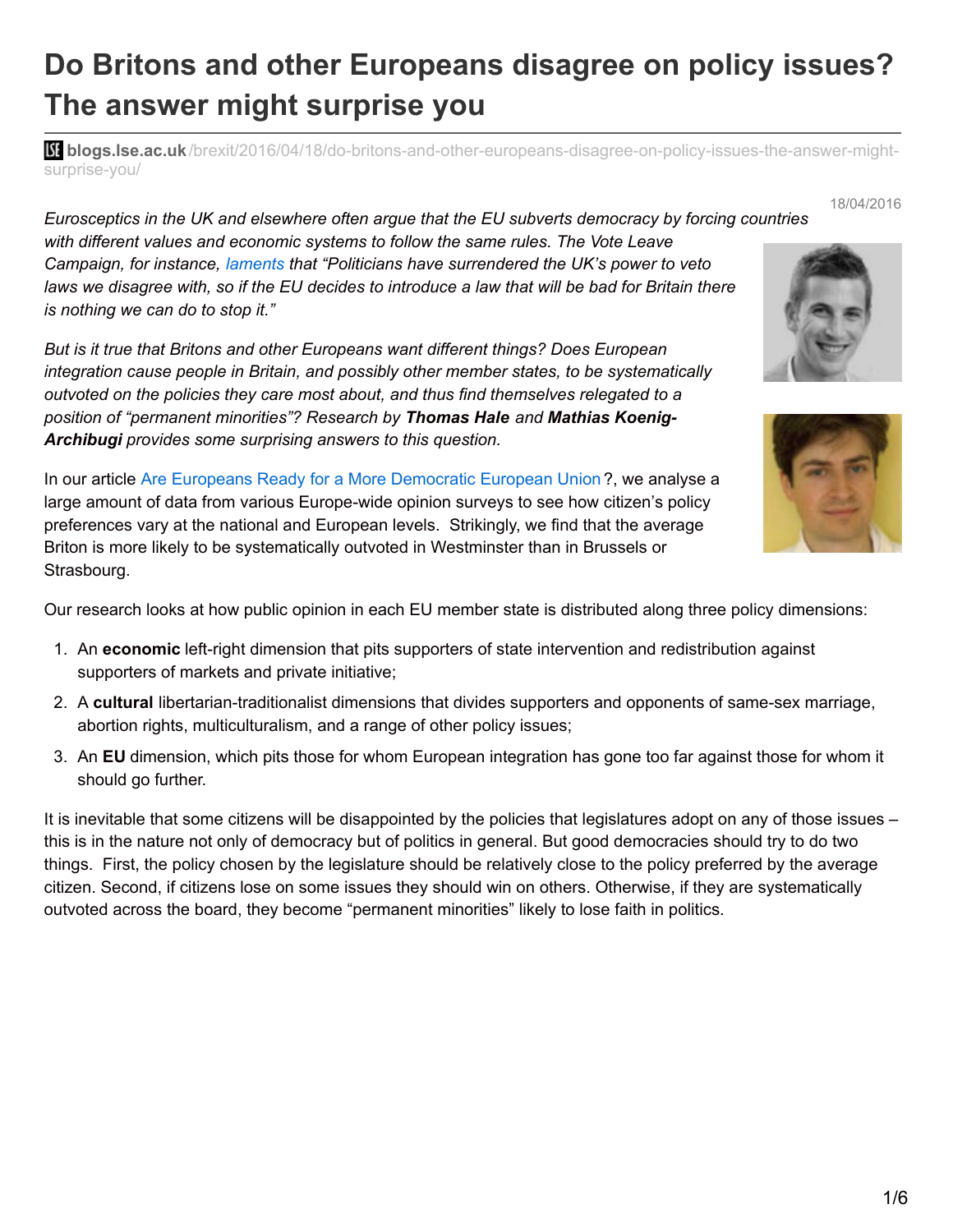

Jeremy Corbyn speaks in the Commons. Photo: UK [Parliament](https://www.flickr.com/photos/uk_parliament/25213244013/) via a CC BY-NC 2.0 [licence](https://creativecommons.org/licenses/by-nc/2.0/)

So do national parliaments perform better than the EU on these criteria? Is the British Parliament in a better position to minimize both dissatisfaction with policies and the risk of permanent minorities than the European Parliament? Our analysis provides a way to answer those questions empirically, although here we have to set aside a number of aspects, notably how citizen preferences are filtered through electoral and party systems.

In our [article](http://onlinelibrary.wiley.com/doi/10.1111/1475-6765.12136/abstract), we argue that permanent minorities are more likely when a) the policy preferences of the public are very diverse, and b) those preferences are not "*crosscutting*" – that is, when it is possible to accurately predict a person's preference over economic issues, such as state intervention in the economy, if we know her preferences over cultural issues, such as the legalisation of same-sex marriages.

Looking at the EU population *as a whole*, we find that its preferences are slightly more heterogeneous and polarised than those of the population of the average member state, although several member states are more heterogeneous and polarised than the EU polity. But views on public policies are significantly more crosscutting in the EU polity than in the average member state.

Based on data from one of the surveys we used (the 2009 European Election Studies), Figure 1 shows the position of the EU with regard to the polarisation of economic preferences (horizontal axis) and the extent to which citizens' view on economic policies cross-cut their views on cultural policies (vertical axis). Polarisation is measured as the standard deviation of survey responses. Countries are at risk of having significant permanent minorities if they are very polarised and not very cross-cut—in other words, if they fall in the bottom right-hand quadrant of the graph.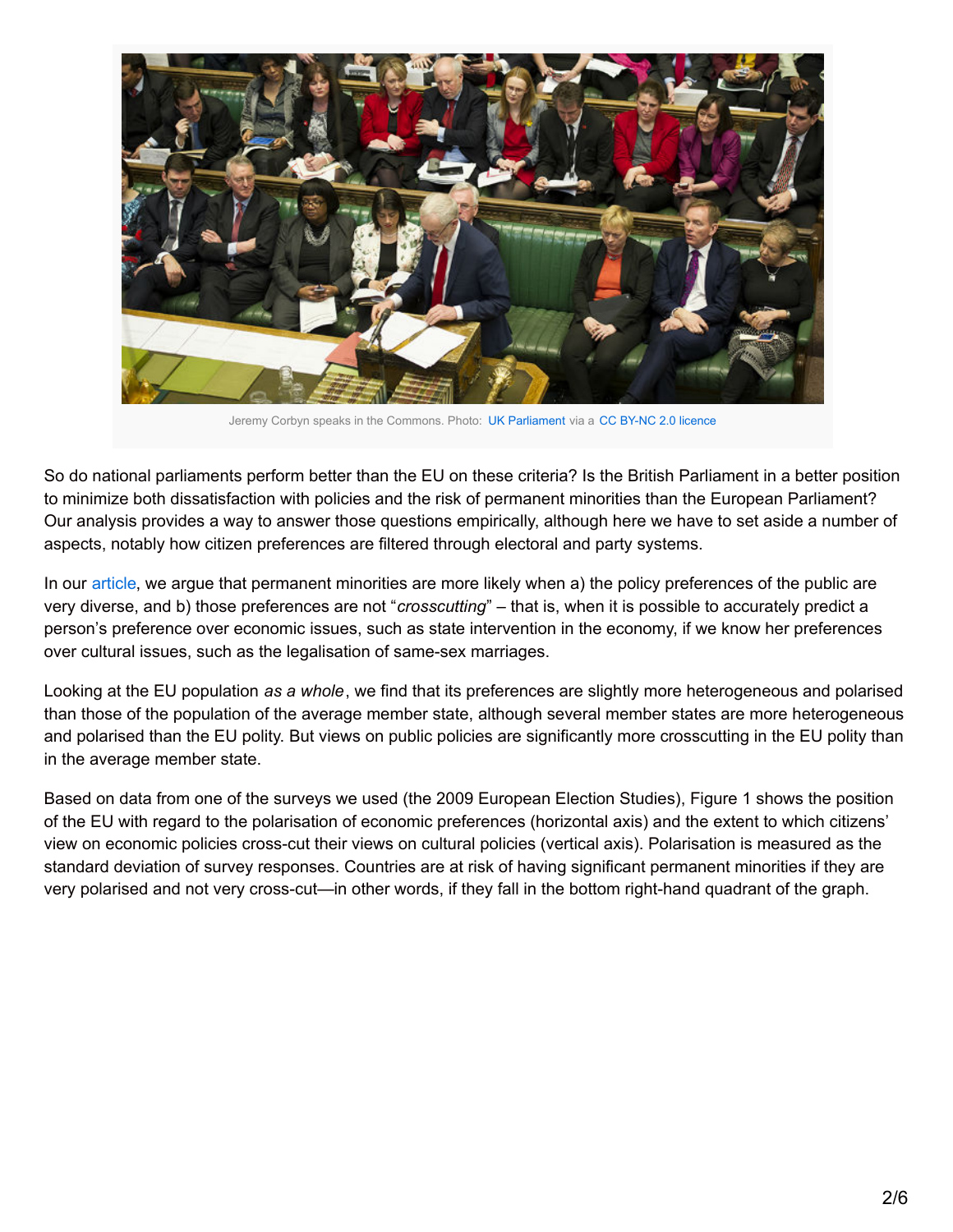

Figure 1: Crosscuttingness and polarisation of policy preferences in the EU and its member states [Note that *France and the EU, and Portugal and Ireland, overlap somewhat with each other]*

Note that the EU is nowhere near the danger zone. Moreover, it is further from it than many countries, including the UK. This is good news for supporters of the further democratisation of the EU through the strengthening, rather than weakening, of EU-level parliamentary politics.

But what about the UK? Is there a British exceptionalism that would put people in the UK at a greater risk of being pushed in a position of permanent minority? Quite the opposite. The data show that, in terms of the distribution of policy preferences on economic and cultural matters, Britain is a fairly average EU country.

Consider Figure 2. It shows the distribution of citizens' policy preferences on economic policy issues across the leftright spectrum for 3 Member States: the UK, France, and Germany, as well as the EU as a whole. The distribution of policy preferences in Britain displays a striking resemblance to the distribution of policy preferences in the EU. Germany and France are also relatively close to the EU as whole, though less so than the UK. France skews left, while Germany skews right. In other words, of the major EU economies, Britain comes out closest to the EU as a whole.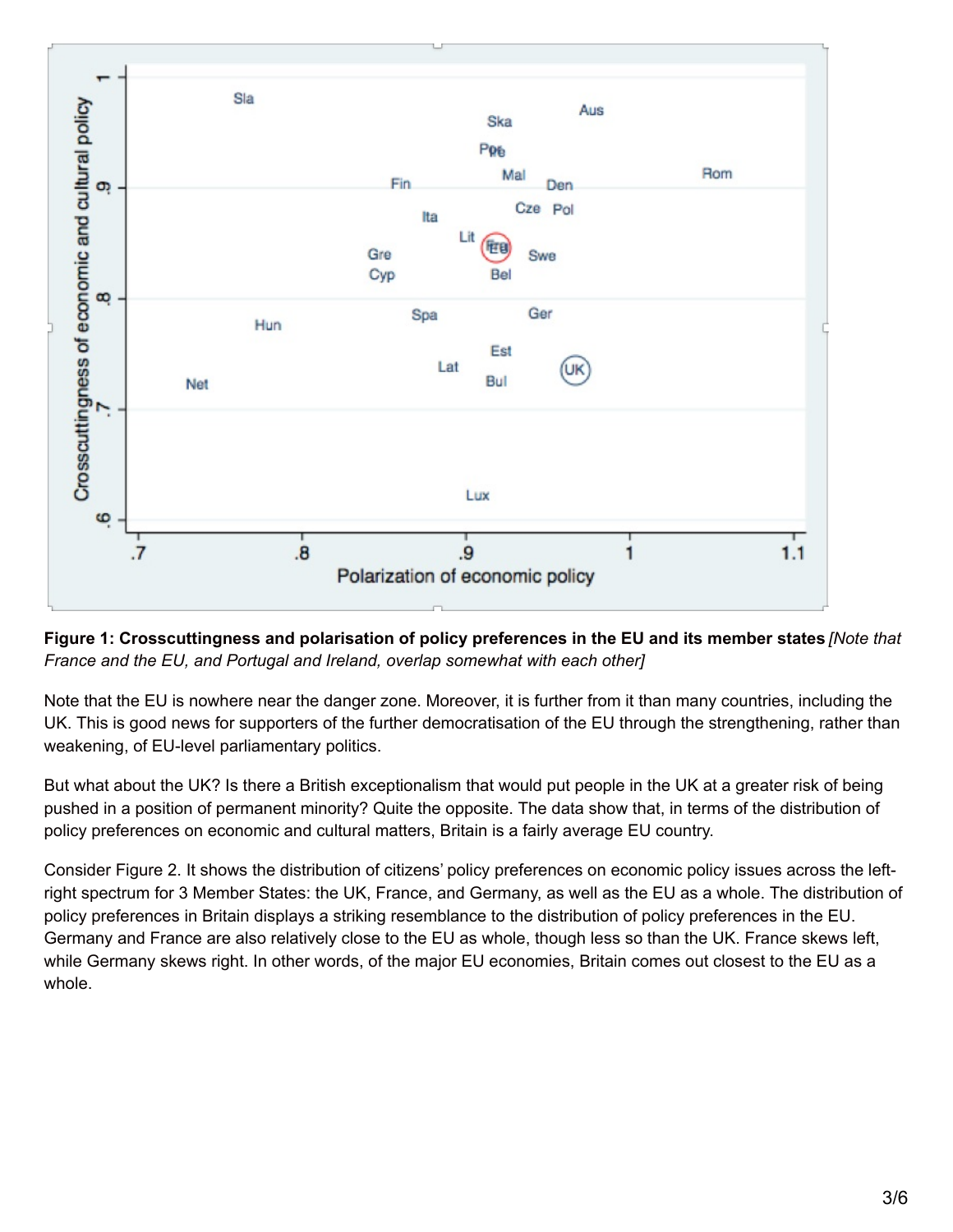

## **Figure 2: The distribution of Europeans on economic policy**

Eurosceptics might retort that the EU is not just about economic policy: it will be increasingly involved in noneconomic issues such as policies on multiculturalism and personal rights. Should Britons fret about being outvoted by EU-wide majorities in those matters? Not at all. Consider Figure 3. It shows the distribution of citizens' policy preferences on cultural policy issues across the traditionalism-libertarianism spectrum for 5 different polities: the UK, France, Germany, Hungary and Sweden, as well as the EU as a whole. Again, the distribution of policy preferences in Britain displays a striking resemblance to the distribution of policy preferences in the EU. Germany and France are also close to the EU as whole, though less so than the UK. And looking at countries with more extreme national positions, Hungary and Sweden, shows that they are distributed much differently than the EU as a whole.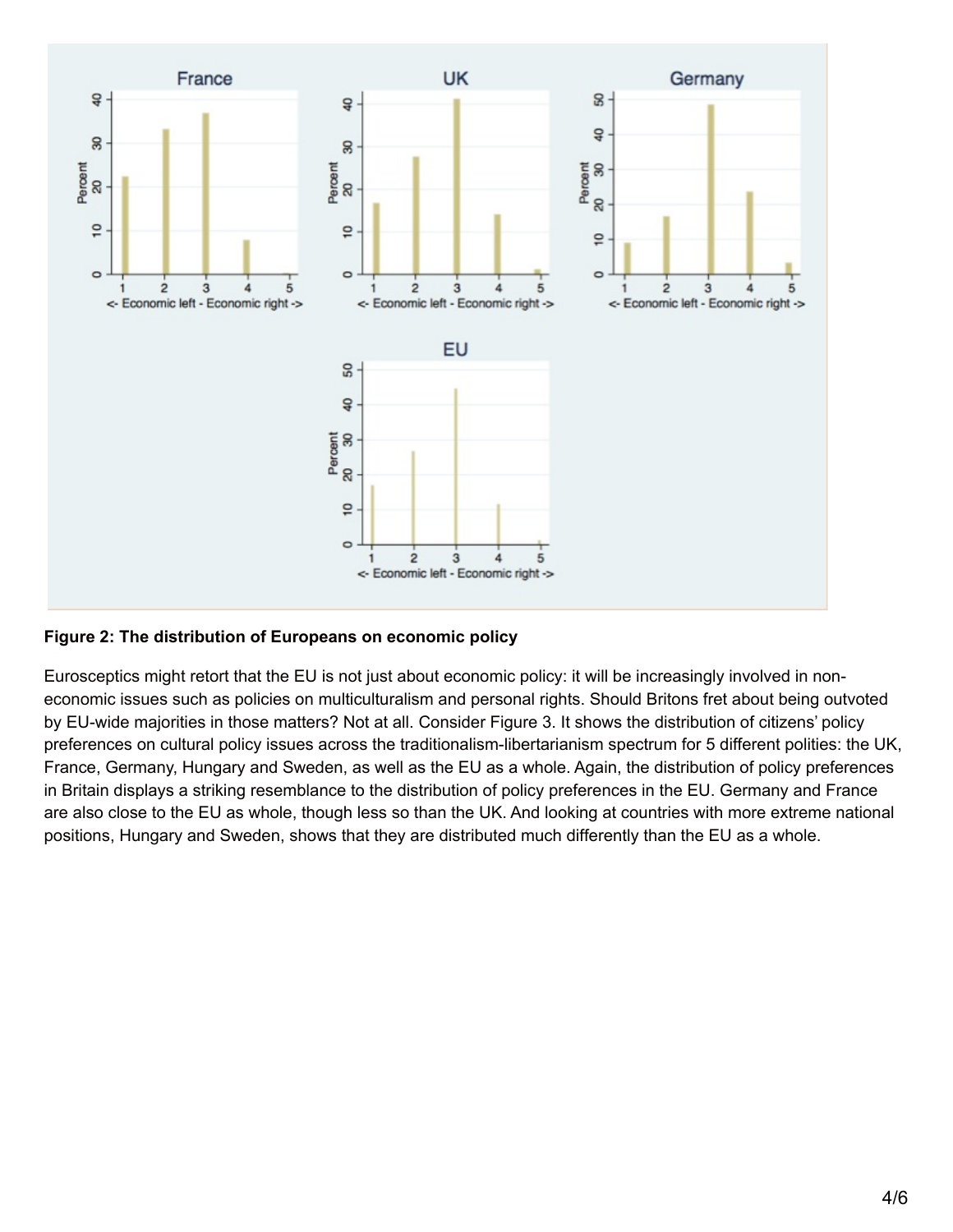

## **Figure 3: The distribution of Europeans on cultural policies**

We can also prove the point more rigorously. We created an index of policy dissatisfaction, which measures the average distance between the policy preference of every citizens of a polity and the median preference in that polity and then aggregates this distance for all policy issues we have information on (we call this measure "divergence," and will explore it more thoroughly in forthcoming papers).

Strikingly, the preferences of the average person in the UK are closer to the EU median than to the UK median. This means that the total policy dissatisfaction experienced by British citizens is *reduced, not increased*, by a transfer of legislative power from the Westminster parliament to the European parliament. The same is true for just six other EU countries: Ireland, the Czech Republic, Finland, Luxembourg, Germany, and Estonia. Admittedly, this conclusion depends on the simplifying assumption that legislative decisions reflect the preferences of the UK and the EU median voter respectively. But it points to the fact that compared to most other EU countries, Britons have even less reason to fear that people across the EU as a whole wants different things than they do.

In sum, a British citizen is more likely to find her preferred position outvoted in Westminster than in Brussels or Strasbourg (and that it is even before considering the strongly non-proportional electoral system in the UK, which may increase policy dissatisfaction further).

*This post represents the views of the authors and not those of BrexitVote, nor the LSE.*

[Thomas](http://www.bsg.ox.ac.uk/people/thomas-hale) Hale is Associate Professor of Public Policy at the Blavatnik School of Government, University of Oxford.

*Mathias [Koenig-Archibugi](http://www.lse.ac.uk/government/whosWho/Academic profiles/mkoenig-archibugi@lseacuk/Home.aspx) is Associate Professor of Global Politics in the Government and International Relations departments of the LSE.*